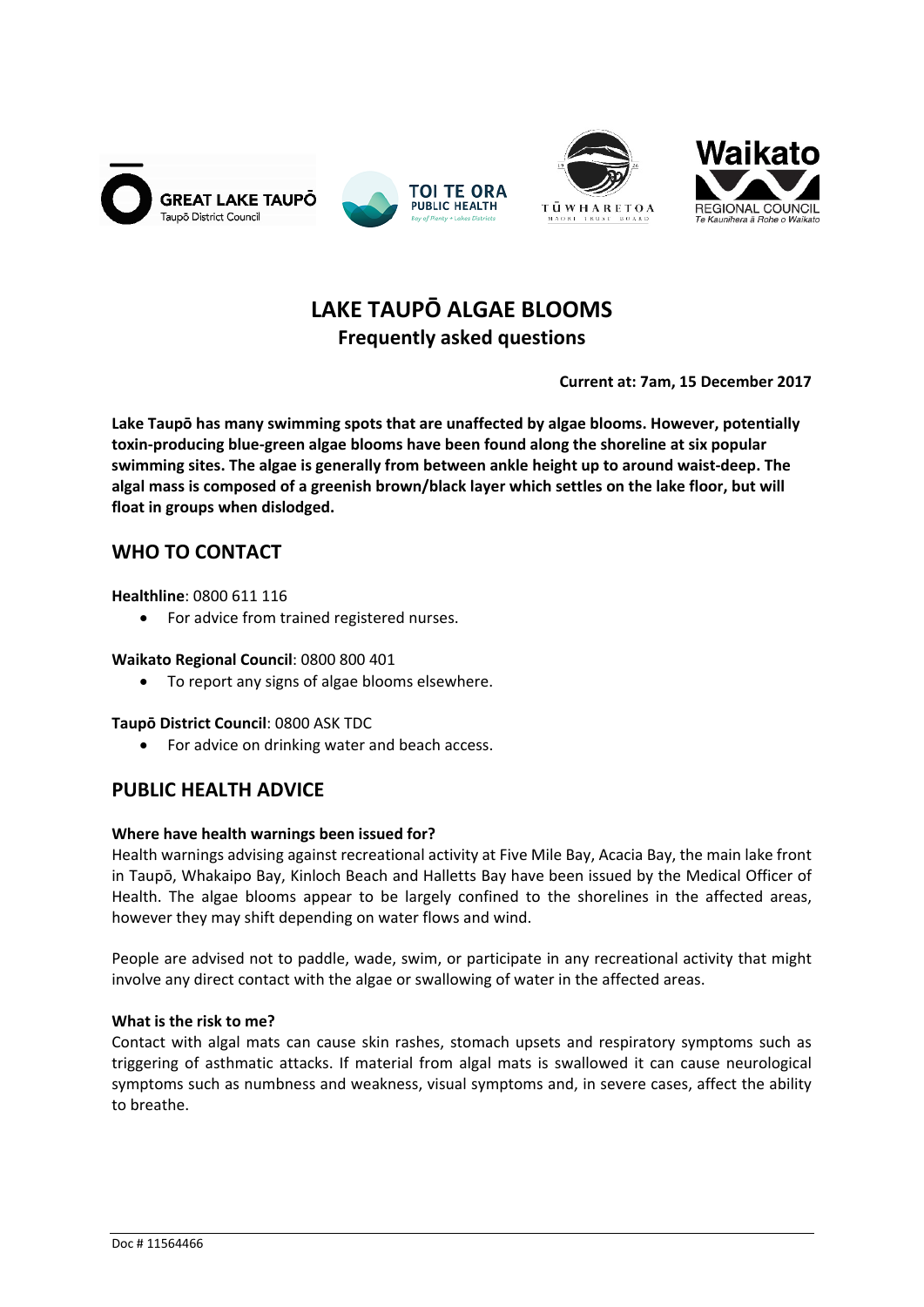## **What should I do if I've already been swimming in these places?**

If you are concerned about your health, speak to your GP or medical professional, or call Healthline on 0800 611 116.

## **Can the algae affect animals?**

Yes. The algae that form algal mats can release toxins that are potentially harmful to people and animals, particularly dogs. So please keep pets and livestock out of algae-affected water.

## **How can I stay up to date with health warnings?**

For Toi Te Ora – Health Warnings currently in place are listed at the below channels and will be removed when no longer in place.

- www.toiteora.govt.nz/health\_warnings
- www.toiteora.govt.nz/news and events
- www.facebook.com/toiteora
- www.twitter.com/toiteora
- 0800 221 555 (press 2 for health warnings in Lakes region)

## **When the warning is lifted how will this be communicated to the community?**

This information will be widely shared by all the partner agencies on the following websites. We'll also issue a media release, and share the decision on our social media channels. Signs currently in place at the affected beaches will be removed.

Toi Te Ora Public Health

www.toiteora.govt.nz/health\_warnings

## Waikato Regional Council

www.waikatoregion.govt.nz/lake‐taupo‐algal‐blooms

## Taupō District Council

www.taupo.govt.nz

## **Are the drinking supplies safe?**

Taupō District Council has comprehensive monitoring in place to ensure the quality and safety of ALL drinking water at ALL times. There is currently **NO** risk to the water supply from this algal bloom and the frequency of monitoring and assessments has been increased in response to the situation.

## **Can I eat the fish?**

Yes. Algae blooms grow in shallow and warm water, while fish prefer to be in cooler temperatures. The Medical Officer of Health says it's okay to eat fish providing it is washed well in fresh water, however advises against eating shellfish and koura (crayfish) from the lake as these would likely present a risk to health.

## **Can I kayak? Dive? Use my boat?**

Yes. The algae blooms appear to be largely confined to the shorelines in the affected areas, however they may shift depending on water flows and wind. Floating algae is much less likely in deeper water and further from the shoreline. Remember, contact with any algae seen, should be avoided where possible.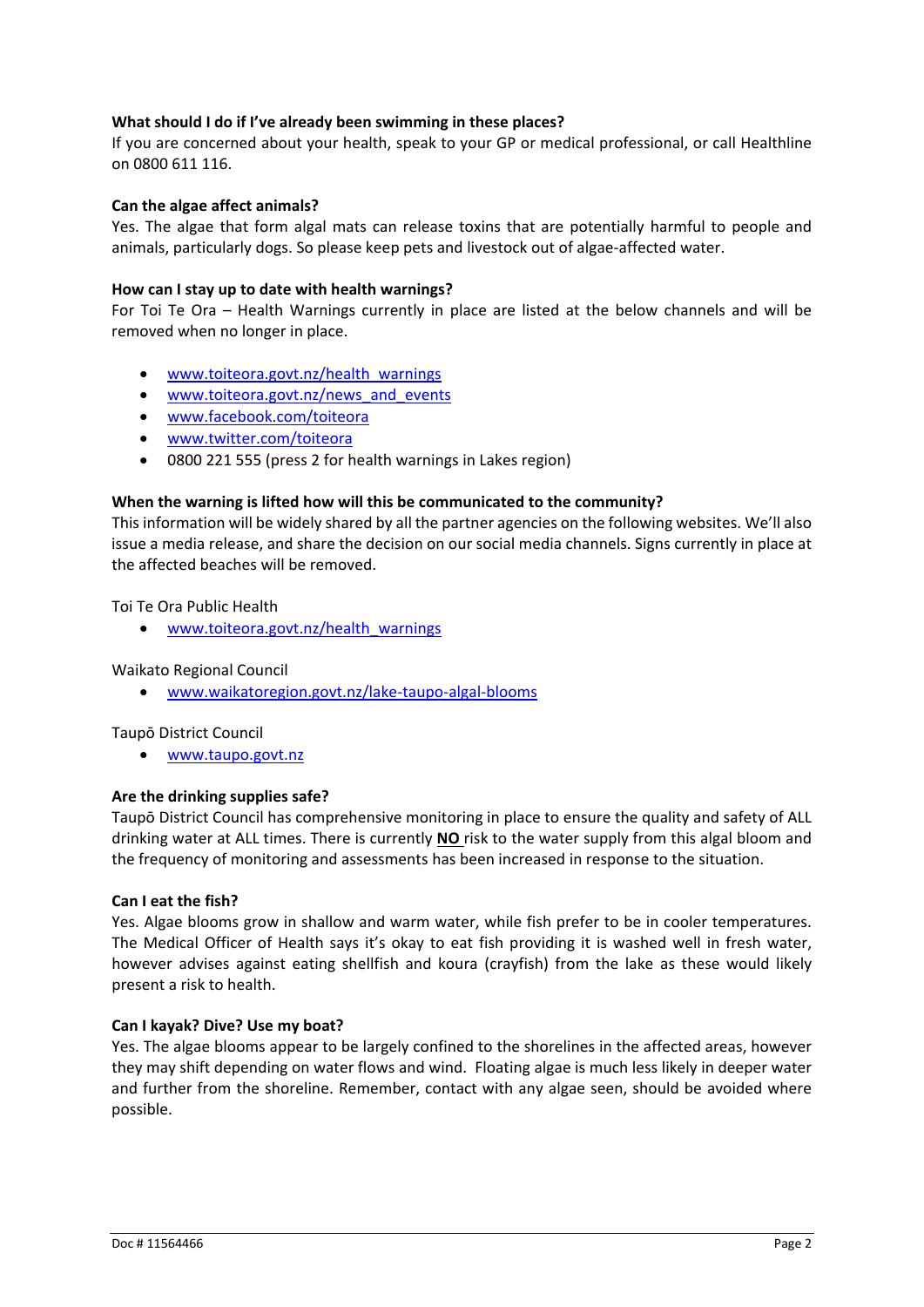## **Can I water ski?**

As with other recreational activities, algae will be less likely off shore, however water skiing will result in more contact with the water, so checking for algae is particularly important if water skiing.

#### **What about swimming in the rest of the lake?**

With a dry, hot summer predicted, conditions are right for ongoing algae bloom outbreaks. People should remain vigilant and look before they leap into the water over summer. If the water looks discoloured, smells unusual, or if there is scum on the surface, swim or play somewhere else.

## **THE ALGAE BLOOMS**

**More information can be found at www.waikatoregion.govt.nz/algalblooms.**

#### **What causes algae blooms?**

Algae occur naturally in our rivers, lakes and streams, flourishing during hot and calm conditions. Most algae present in waterways are harmless, but high levels of blue‐green algae blooms may be potentially toxic and a risk to the health of people and animals.

## **What type of algae are they? How do they look?**

They can form extensive green to brown/black-coloured mats that settle on rocks and the lake floor. Significant clumps sometimes break off and float free, collecting on the water's edge. The algae that form algal mats can release toxins that are potentially harmful to people and animals.



## **How long will it last?**

This is difficult to predict. Cooler, windy conditions can help to disperse the algae blooms, but with a dry, hot summer predicted the conditions are right for ongoing algal bloom outbreaks.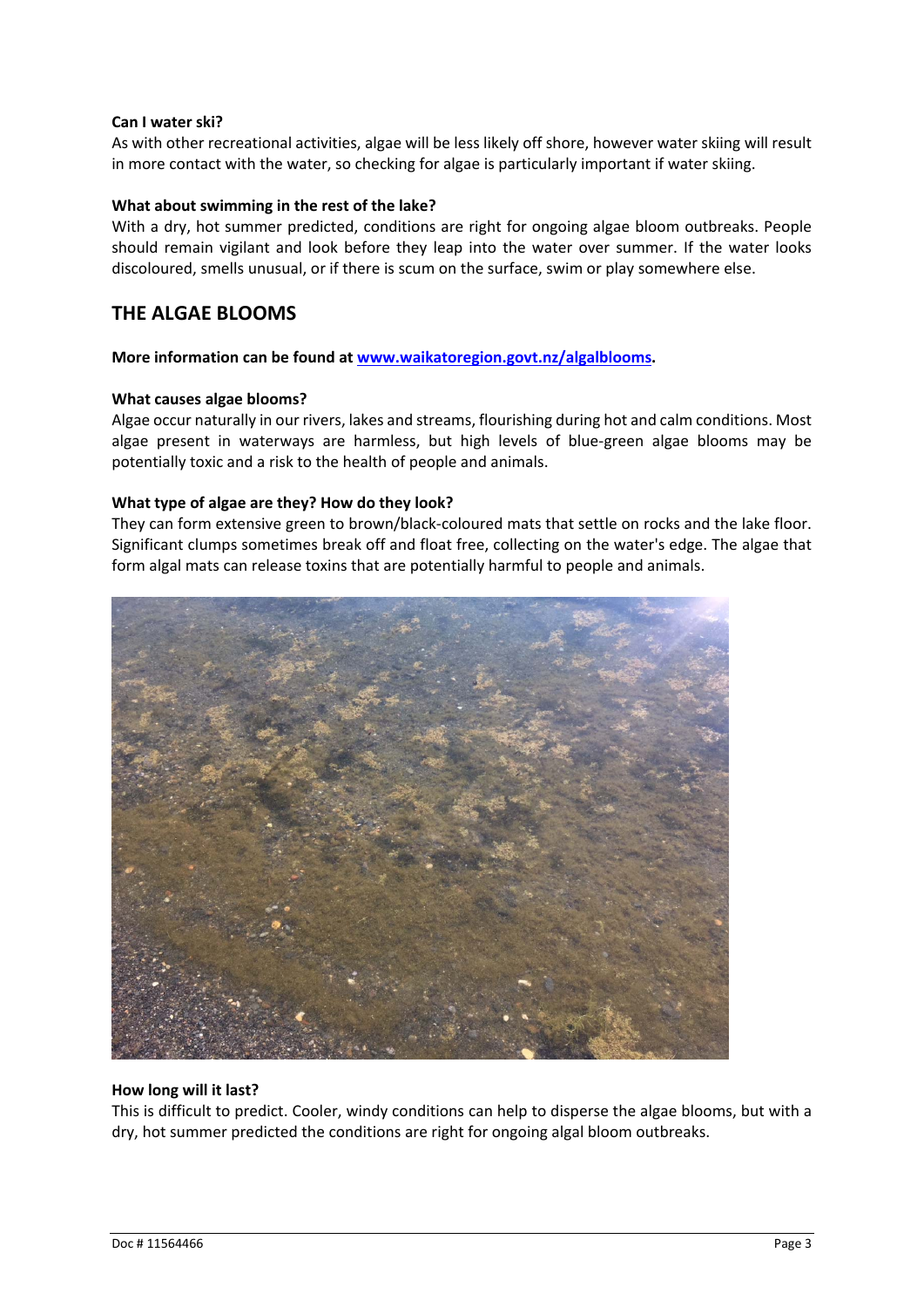## **What is the likelihood of algal blooms returning over summer?**

While algal blooms occur naturally in hot and calm conditions, they also depend on other factors such as the amount of available plant nutrients, phosphorus and nitrogen within a lake. With a dry, hot summer predicted, conditions are right for ongoing algal bloom outbreaks. People should remain vigilant and look before they leap into the water over summer. If the water looks discoloured, smells unusual, or if there is scum on the surface, swim or play somewhere else.

## **Will the algae go down the river?**

Latest test results for the Waikato River indicate it is unaffected by the algae blooms.

## **What happens to the algae when it dies? Is this when it releases toxins?**

Algae are naturally occurring and there are different species, many of which are harmless. There are some which release toxins, whether they are alive or dead; however, it cannot be predicted when this will occur. Because of this changeable natural process, people should avoid touching the algal blooms.

## **THE SCIENCE**

## **What are the guidelines and where do the test results sit in terms of these?**

There are interim guidelines developed by the Ministry for the Environment in 2010. However, the situation at Lake Taupō is quite different, so protocols have been developed by Waikato Regional Council for this situation.

## **Have toxins been detected?**

The proportion of potentially harmful algae has been measured at between 2 per cent and 60 per cent in samples collected last week.

## **How often is testing being undertaken in response to the algae being found?**

Interim guidelines developed by the Ministry for the Environment require testing every week. However, Waikato Regional Council will be collecting samples twice a week for the time being.

## **How often is monitoring done usually?**

During the summer, Waikato Regional Council sampling is carried out for E.coli once a week. Algal sampling and testing for Lake Taupō is only carried out when there is a bloom.

## **What should I do if I see algae washed up on the shoreline?**

Leave it alone. On some of the south-eastern beaches there is a bright green lettuce-like algae washing up on the shoreline that is harmless. It's actually an important part of the ecology of the lake and is okay to be left on the shoreline. On the northern beaches and at Halletts Bay, algae should also be left untouched.

## **Can we do anything about it? How about raking it up? Cooling the water? Other options for removal?**

Unfortunately, it's not possible to remove the algal blooms, in particular because they are sitting on the bottom of the lake and not the surface. Most toxin producing micro-algae are small microscopic organisms (less than 40 microns in size), making collecting them very difficult. Further to this, the public are advised to avoid any direct contact with the algae to minimise the risk of adverse effects.

## **How soon can we expect test results?**

Waikato Regional Council water scientists carry out initial screenings which can indicate whether algae samples contain potentially toxic species. However, further testing is required by NIWA scientists to help us determine whether it poses a risk to humans and animals. We are aware of the urgency of